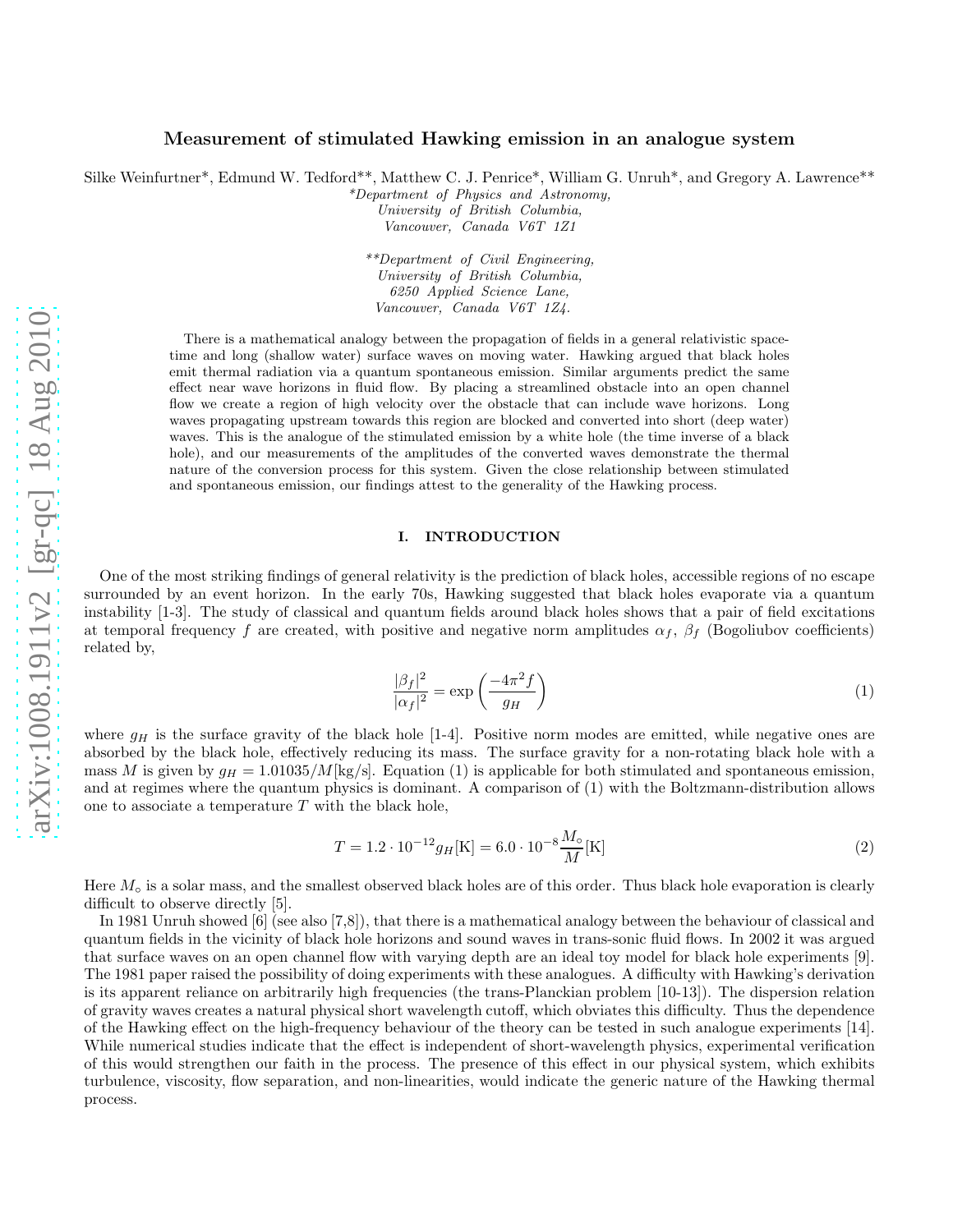

FIG. 1: — Conversion process. Dispersion relation for waves propagating against a flow typical of our experiments. A shallow water wave,  $k_{in}$ , sent upstream, is blocked by the flow and converted to a pair of deep water waves  $(k_{out}^{\dagger}$  and  $k_{out}^{-}$ ) that are swept downstream.

## II. FLUID SURFACE GRAVITY WAVES

The excitation spectrum of gravity waves on a slowly varying background flow is well understood and has a dispersion relation given by,

$$
f^2 = \left(\frac{gk}{2\pi}\right) \tanh(2\pi kh) \tag{3}
$$

with the frequency,  $f = 1/\tau$ , where  $\tau$  is the wave period; the wavenumber,  $k = 1/\lambda$ , where  $\lambda$  is the wavelength; g is the gravitational acceleration, and  $h$  the depth of the fluid. We neglect surface tension and viscosity. We classify waves according to the value of  $2\pi kh$ . For  $2\pi kh < 1$  the dispersion relation can be approximated by  $f = \sqrt{(gh)}k$ . These shallow water waves have both group and phase speed approximately equal to  $\sqrt{gh}$ . For  $2\pi kh > 1$ , the dispersion relation is approximated by  $f = \sqrt{gk/2\pi}$ . The group speed of these deep water waves is approximately half the phase speed, and both vary as the square root of the wavelength. For a given water depth, both the group and phase speeds of deep water waves are less than the group and phase speeds of shallow water waves.

In [9] Schtzhold and Unruh argued that the equation of motion of shallow water waves can be cast into a wave equation on a curved spacetime background if the speed of the background flow varies. Assuming a steady, incompressible flow the velocity

$$
v(x) = \frac{q}{h(x)}\tag{4}
$$

Here the two-dimensional flow rate q is fixed. The dispersion relation in the presence of a non-zero background velocity becomes,

$$
(f + vk)^2 = \left(\frac{gk}{2\pi}\right)\tanh(2\pi kh)
$$
\n(5)

In Fig. 1, the dispersion relation is plotted for a flow typical of our experiments. Only the branch corresponding to waves propagating against the flow is plotted. For low frequencies, there are three possible waves, which we denote according to wavenumber. The first,  $k_{in}^+$ , is a shallow water wave with both positive phase and group velocities, and corresponds to the wave that we generate in our experiments. The second,  $k_{out}^+$ , has positive phase velocity, but negative group velocity. Both waves,  $k_{in}^+$  and  $k_{out}^+$ , are on the positive norm branch of the dispersion relation. The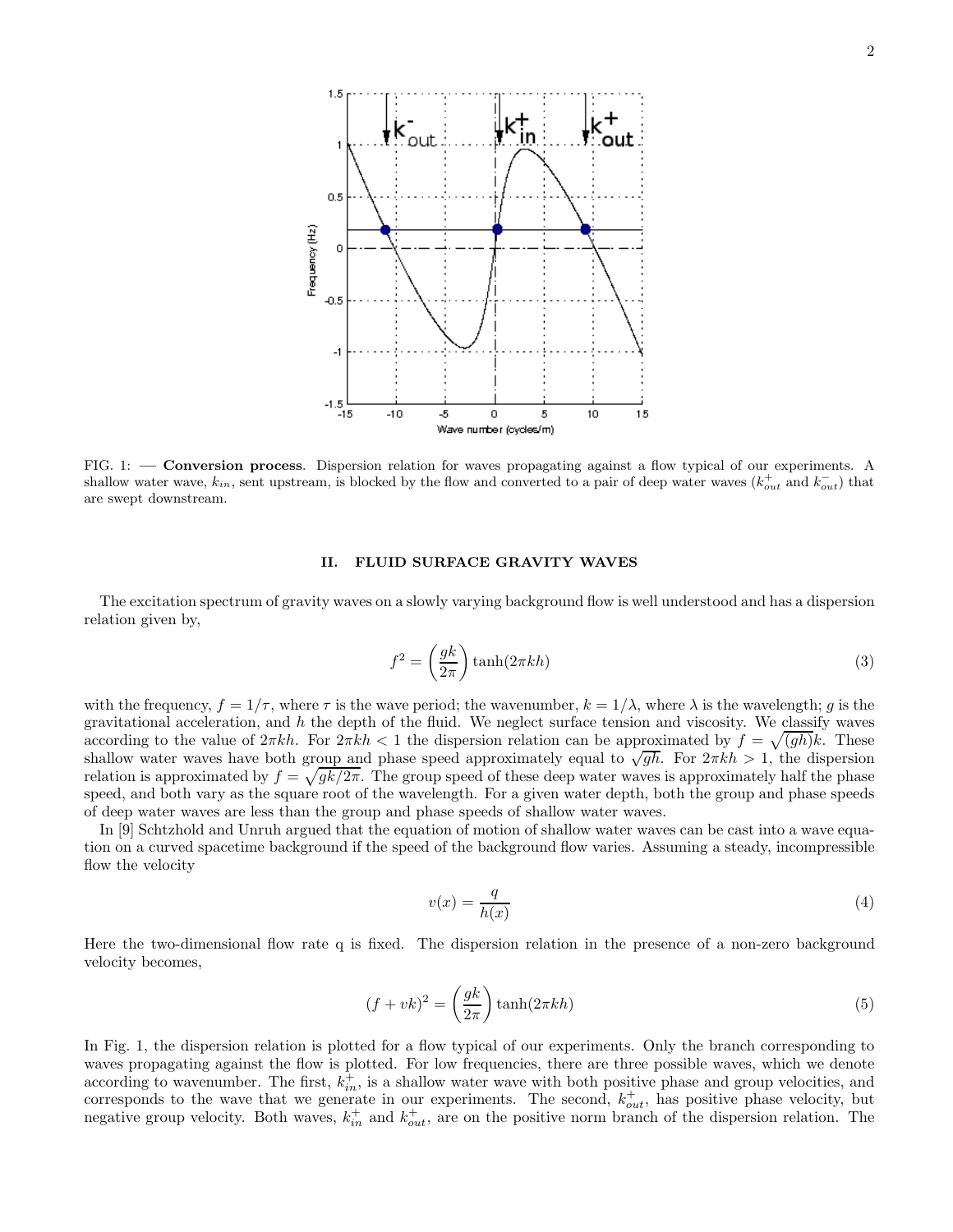

FIG. 2: — **Experimental apparatus.** The experimental apparatus used in our experiments: (1) flume, (2) intake reservoir, (3) obstacle, (4) wave generator, (5) adjustable weir, (6) holding reservoir, and (7) pump and pump valve.

third,  $k_{out}^-$ , has both negative phase and group velocities, and it lies on the negative norm branch. In our experiment, generated shallow water waves move into a region where they are blocked by a counter-current, and converted into the other two waves. The goal of our experiment was the measurement of the relative amplitudes of the outgoing positive and negative norm modes to test the validity of (1). (Further conversion from deep-water waves to capillary waves [15,16] are also possible but are not studied here.)

The conversion from shallow water to deep water waves occurs where a counter-current become sufficiently strong to block the upstream propagation of shallow water waves [16-19]. It is this that creates the analogy with the white hole horizon in general relativity. That is, there is a region that the shallow water waves cannot access, just as light cannot enter a white hole horizon. Note that while our experiment is on white hole horizon analogues, it is because they are equivalent to the time inverse of black hole analogues that we can apply our results to the black hole situation.

# III. EXPERIMENTAL PROCEDURE

Our experiments were performed in a 6.2 m long, 0.15 m wide and 0.48 m deep flume (Fig. 2), and were partly motivated by experiments in similar flumes [15-20]. We created a spatially varying background flow by placing a 1.55 m long and 0.106 m high obstacle in the flume. This obstacle was modelled after an airplane wing with a flat top and a maximum downstream slope of 5.2 degrees designed to prevent flow separation. We used particle image velocimetry [21] to determine q, and to verify the absence of flow separation. Shallow water waves of approximately 2 mm amplitude were generated 2 m downstream of the obstacle, by a vertically oscillating mesh, which partially blocked the flow as it moved in and out of the water. The intake reservoir had flow straighteners and conditioners to dissipate surface waves produced by the ingoing flow. The flume was transparent to allow photography through the walls, and the experimental area was covered to exclude exterior light.

We measured and analysed the variations in water surface height using essentially the same techniques as in [22]. The water surface was illuminated using laser-induced fluorescence, and photographed with a high-resolution (1080p) monochrome camera. The camera was set up such that the pixel size was 1.3 mm, the imaged area was 2 m wide and 0.3 m high, and the sampling rate was 20 Hz. The green (532 nm) 0.5 W laser light passed through a Powell lens to create a thin ( $\approx 2$  mm) light sheet (Fig. 3a). Rhodamine-WT dye was dissolved in the water, which fluoresced to create a sharp  $( $0.2 \text{ mm}$ ) surface maximum in the light intensity. We interpolated the intensity of light between$ neighbouring pixels to determine the height of the water surface to subpixel accuracy.

To determine the ambient wave noise in our facility, and to check the effectiveness of our procedures, we conducted an experiment without the obstacle in place and with no wave generation. The space and time Fourier transform of the noise match the dispersion relation for this flow  $(q = 0.039m^2/s$  and  $h = 0.24m)$  extremely well (Fig. 3b). In general, the amplitude of the Fourier components has a noise level of less than 0.2 mm away from the dispersion curves. The apparently elevated noise energy crossing the k axis at  $f = 3.1$  Hz is due to the second transverse mode branch of the dispersion relation (the first transverse mode has a node at the location of the light sheet).

To detect the stimulated Hawking process, we sent shallow water waves toward the effective white hole horizon, which sits on the lee side of the obstacle. We conducted a series of experiments, with  $q = 0.045$  m<sup>2</sup>/s and h = 0.194 m, and examined 9 different ingoing frequencies between 0.02 and 0.67 Hz, with corresponding still water wavelengths between 69 and 2.1 meters. This surface was imaged at 20 frames per second, for about 200 s. In all cases we analysed a period of time which was an exact multiple of the period of the ingoing wave, allowing us to carry out sharp temporal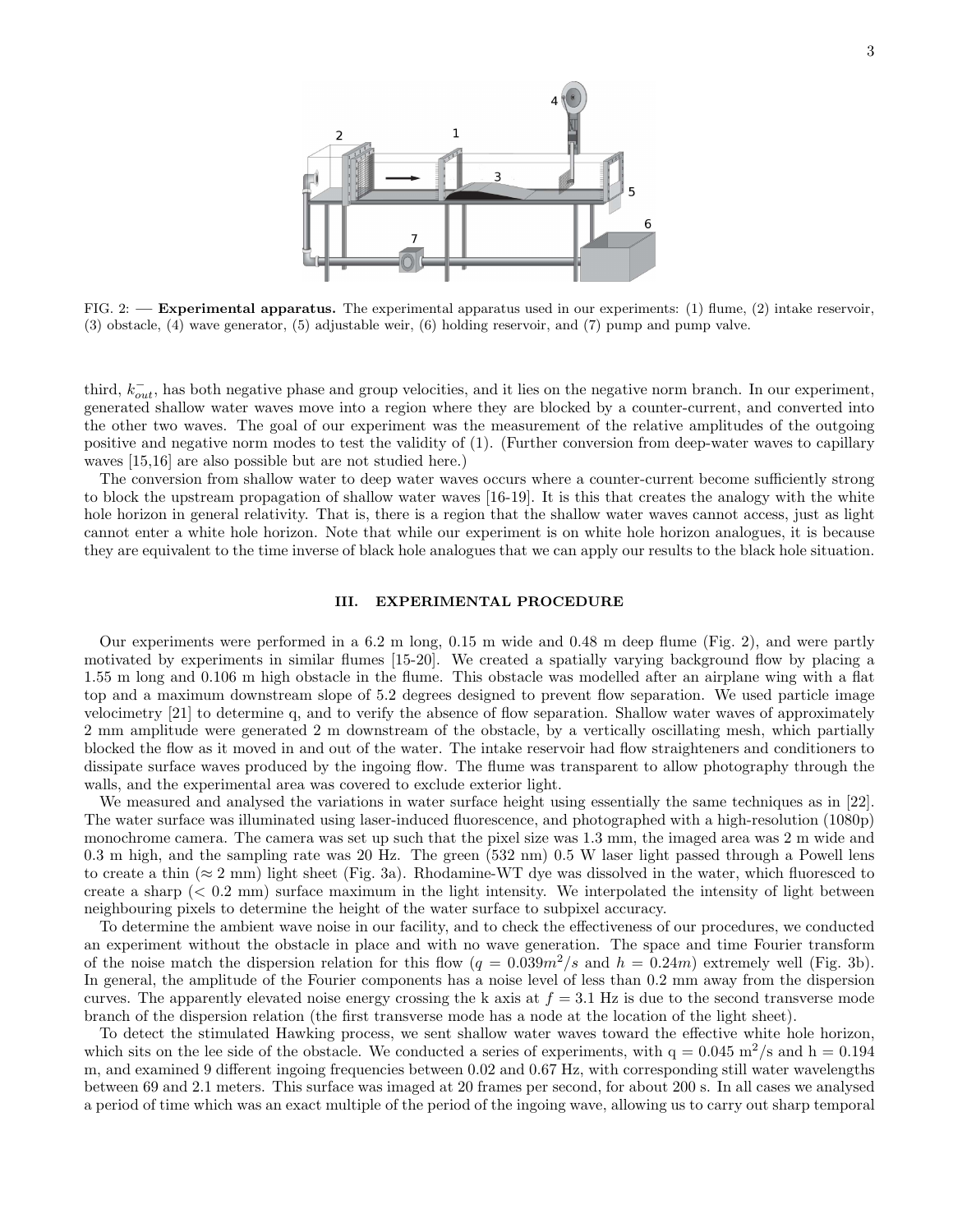

FIG. 3: — Surface wave detection. a, Diagram of light-sheet projection for surface wave detection: (1) water with dye, (2) Powell lens, (3) light sheet, and (4) fluorescing water surface.b, Fourier transform of water surface in flat bottom flume without waves;  $q = 0.039$  m<sup>2</sup>/s and  $h = 0.24$  m. Fluctuations lie on upstream (red line) and downstream (black line) branches of the dispersion relation. Just visible at  $f = \pm 3.1$  Hz,  $k = 0$  are the second transverse mode branches of the dispersion relation. Off the dispersion curves, the background noise amplitudes are less than 0.1mm.

frequency filtering of the signals (i.e., eliminating spectral leakage).

$$
\xi = \int_0 \frac{dx}{v(x)}\tag{6}
$$

The analysis of the surface wave data was facilitated by introducing the convective derivative operator  $\partial_t + v(x)\partial_x$ . We redefine the spatial coordinate using, where x is the distance downstream from the right hand edge of the flat portion of the obstacle. The  $\xi$  coordinate has dimensions of time, and its associated wave number  $\kappa$  has units of Hz. The convective derivative becomes  $\partial_t + \partial_{\xi}$ , or, in Fourier transform space,  $f + \kappa$ . This is the term that enters the conserved norm. From equations (35), (36) and (87) of reference [9] we find that the conserved norm has the form

$$
\int \frac{|A(f,\kappa)|^2}{f+\kappa} d\kappa \tag{7}
$$

where  $A(f, \kappa)$  is the t,  $\xi$  Fourier transform of the vertical displacement of the wave. In using this coordinate system the outgoing waves have an almost uniform wavelength even over the obstacle slope.

### IV. RESULTS

We will illustrate the pair-wave creation process by presenting the results for  $f_{in} = 0.185$  Hz. In this case, we analyzed images from exactly 18 cycles, measuring the free surface along approximately 2 m of the flow including the obstacle. After converting to  $\xi$ -coordinates (6), we calculated the two-dimensional Fourier transformation as displayed in Fig. 4a. Note that the amplitudes of the Fourier transform at frequencies above and below 0.185 Hz are very small, indicating that the noise level is small

As expected, there are three peaks, one corresponding to the ingoing shallow water wavelength around  $\xi = 0$ , and the other two corresponding to converted deep water waves peaked near  $\kappa_{out}^+ = 9.7$  Hz and  $\kappa_{out}^- = -10.5$  Hz. The former is a positive norm and the latter a negative norm outgoing wave, see equation (7).

In Fig. 4b we plot the wave characteristics (amplitude as function of t and  $\xi$ ) filtered to give only the temporal 0.185 Hz band. Figures 4c and 4d are the characteristic plots where we further filter to include only  $\kappa < -1$  Hz and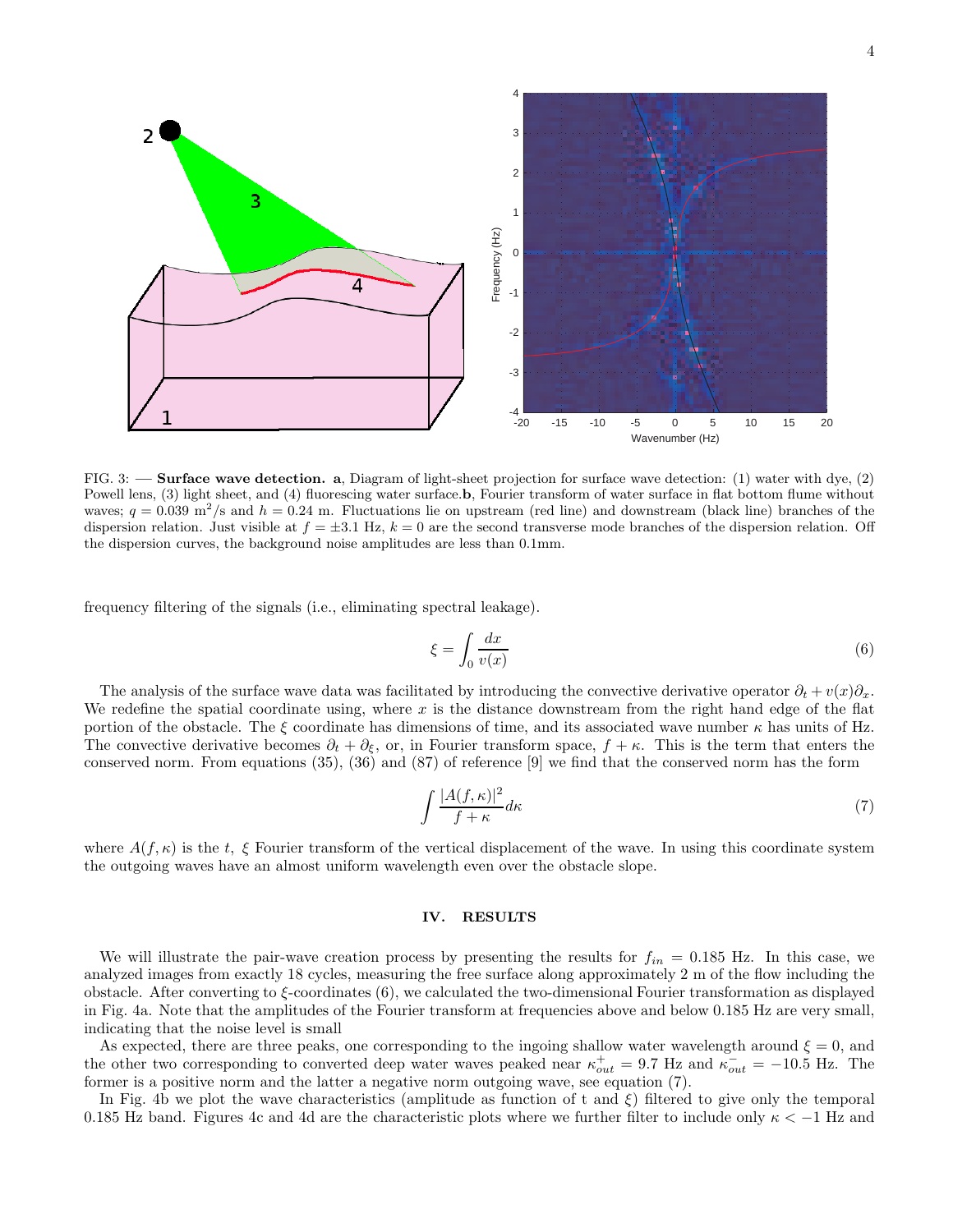

FIG. 4: - Pair-wave creation. Demonstration of pair-wave conversion of an ingoing frequency of 0.185 Hz: a, Fourier transform of unfiltered wave characteristic. b, Filtered wave characteristic containing only the ingoing frequency band. c and d, wave characteristics for filtered negative and positve norm modes. (The colours represent the amplitudes of the waves, see colour bars.)

 $\kappa > 1$  Hz respectively. These are the negative and positive norm outgoing components without the central peak of the ingoing wave (because of their very long wavelengths and the rapid change in wavelength as they ascend the slope, the incoming waves have a very broad Fourier transform). Recall that since we are only interested in counter-propagating waves, we defined positive phase and group speeds as pointing to the left. As expected from the dispersion relationship, see Fig. (1), the negative norm waves have negative phase velocity, while the positive norm waves have positive phase velocity. The complex structure in the characteristics of Fig. 4b arises because of the interference between the three components, the original ingoing wave, and the positive and negative norm outgoing waves. In Fig. 4b, we see that the ingoing wave is blocked around  $\xi = 0$ , with only a small component penetrating into the region over the top of the obstacle  $\xi < 0$ .

Our key results are presented in Fig. 5. Figure 5a shows the amplitude of the spatial Fourier transform at three selected ingoing frequencies. As the frequency increases, the ratio of the negative norm peak to positive norm peak decreases. Furthermore, the location of the positive norm peak moves slightly toward zero as the frequency increases, while the negative norm peak moves away from zero. This is to be expected from the location of the allowed spatial wavenumber from the dispersion plot, see Fig. 1. The red curve in Fig. 5a shows the Fourier transform in the adjacent temporal frequency bands for the sample case of 0.185 Hz. This is a representation of the noise, and is a factor of at least 10 lower than the signal in the 0.185 frequency band

To test whether or not the negative norm wave creation was due to non-linearities we repeated the runs at all frequencies with 50% larger amplitudes. The converted wave amplitudes did, in fact, scale linearly.

The crucial question is: Does the ratio of the negative to positive norm outgoing waves scale as predicted by the thermal hypothesis of equation (1)? This is shown to be the case in Fig. 5b, where the norm ratios are plotted as a function of ingoing frequency. To calculate the norm of the outgoing waves we integrate  $\int |A(f,\kappa)|^2/(f+\kappa)d\kappa$  over the peaks to evaluate  $|\alpha_f|^2$  or  $|\beta_f|^2$ . In Fig. 5b the points represent the natural log of the ratios of these areas for each of the input frequencies we tested. The thermal hypothesis is strongly supported, with linear regression giving an inverse slope of 0.11 Hz and an offset close to zero. The slope corresponds to a temperature of  $T = 5 \cdot 10^{-12}$  K.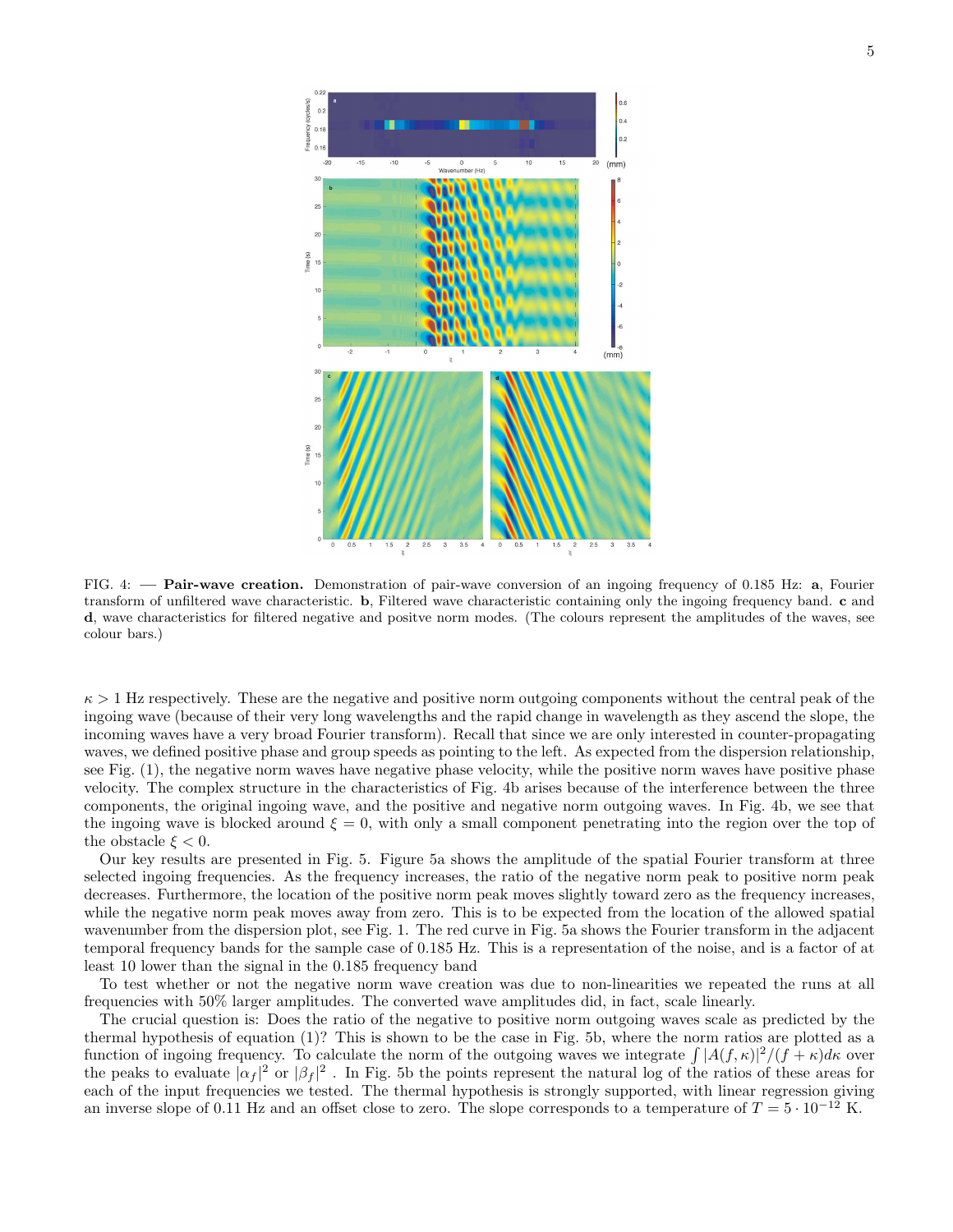

FIG. 5: — Amplitudes and thermal spectrum. a, Absolute value of three different ingoing frequency bands, and typical noise level (red line). **b**, Natural log ratio R of negative and positive norm components (Eqn.(1)) in between 0.02 and 0.67 Hz (red stars), and linear least-squares fit (red line).

We see from Fig. 4c,d that the region of "wave blocking" where the ingoing wave is converted to a pair of outgoing waves, is not a phase velocity horizon (where the phase velocity in the laboratory frame goes to zero). This is true even for the very lowest frequencies. The usual derivation of the temperature from the surface gravity relies on this conversion occurring at a phase velocity horizon. This makes the calculation of the surface gravity, and thus the predicted temperature uncertain. In our case estimates of the surface gravity give a predicted temperature of the same order as the measured temperature. What is important is that the conversion process does exhibit the thermal form predicted for the Hawking process.

### V. SUMMARY

We have conducted a series of experiments to verify the stimulated Hawking process at a white hole horizon in a fluid analogue gravity system. These experiments demonstrate that the pair-wave creation is described by a Boltzmann-distribution, indicating that the thermal emission process is a generic phenomenon. It survives fluiddynamical properties, such as turbulence and viscosity that, while present in our system, are not included when deriving the analogy. The ratio is thermal despite the different dispersion relation from that used by Hawking in his black hole derivation. This increases our trust in the ultraviolet independence of the effect, and our belief that the effect depends only on the low frequency, long wavelength aspects of the physics. When the thermal emission was originally discovered by Hawking, it was believed to be a feature peculiar to black holes. Our experiments, and prior numerical work [6,12], demonstrate that this phenomenon seems to be ubiquitous, and not something that relies on quantum gravity or Planck-scale physics.

While our experiments measure only the stimulated emission from this white hole analogue, it has been known since Einstein's work [23] that there is a very close relation between spontaneous and stimulated emission from a quantum system. Furthermore the time reversal invariance of the theory leads to the equivalence of black and white hole horizons. It would still be exciting to measure the spontaneous emission from a black hole. While finding small black holes to test the prediction directly is beyond experimental reach, such measurements might be achievable in other analogue models, like Bose Einstein condensates, or optical fibre systems [24-28].